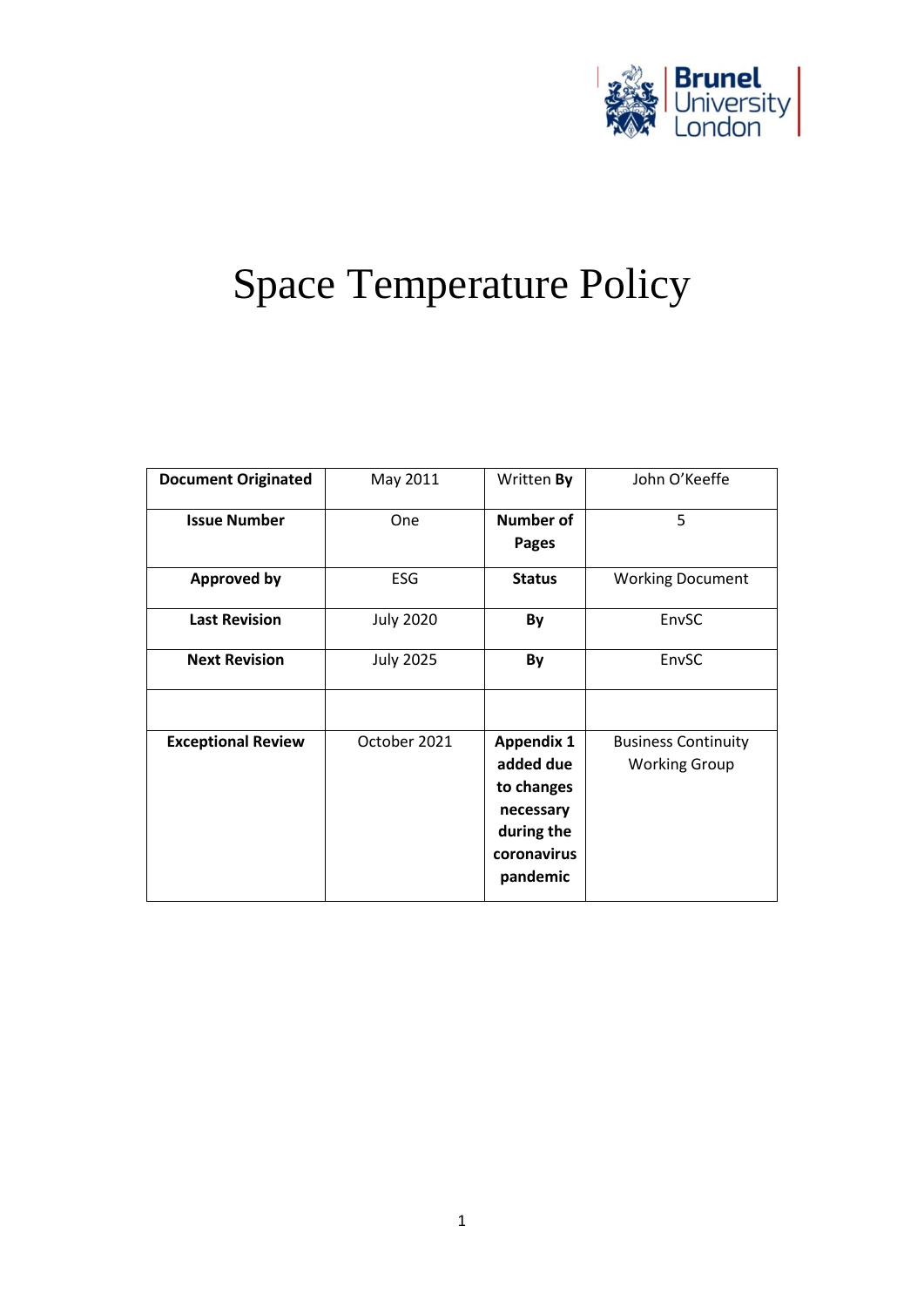

## **1. Objective**

This document seeks to clarify the position regarding internal space temperature limits that occupants may be exposed to and highlights relevant legislation. It is important that staff and students are made aware of this policy. The policy should be made reference to (web-link or hard copy) to all current staff and students as well as potential new joiners.

The responsibility here lies with;

- Student Services for Students
- Human Resources for Staff

## **2. Background**

Brunel University London (BUL) spends a significant amount on energy costs; currently totalling around £5m per year. Gas and electric make up the majority of this cost, around 90%. This is mainly the result of heating, cooling, lighting and electrical equipment within buildings. This policy has been created to provide guidance on the thermal comfort levels expected around the University, while considering the impact on BUL's carbon footprint and energy costs.

The University feels that it is appropriate to produce a policy so building users know what to expect and why there are limitations as to what can be achieved. It should be noted that it is the responsibility of local managers for the welfare of their staff and therefore issues regarding space temperatures should be routed through them in order for the appropriate action to be taken.

#### **3. Space Temperature Limits**

The University aims to provide a thermal comfort level that satisfies the majority of occupants as in line with Health and Safety Executive (HSE) guidance. Target temperatures for normal working hours have been set for the various areas around the University. These are presented in Table 1 overleaf, and are in line with the Chartered Institute of Building Service Engineers (CIBSE) guidelines for operating buildings, Sports England as well as The Workplace (Health, Safety and Welfare) Regulations 1992 and the associated code of practice which states: 'During working hours a reasonable internal temperature must be maintained and this must not be less than 16°C unless the work involves severe physical effort in which case the temperature can be lowered to no less than 13°C'.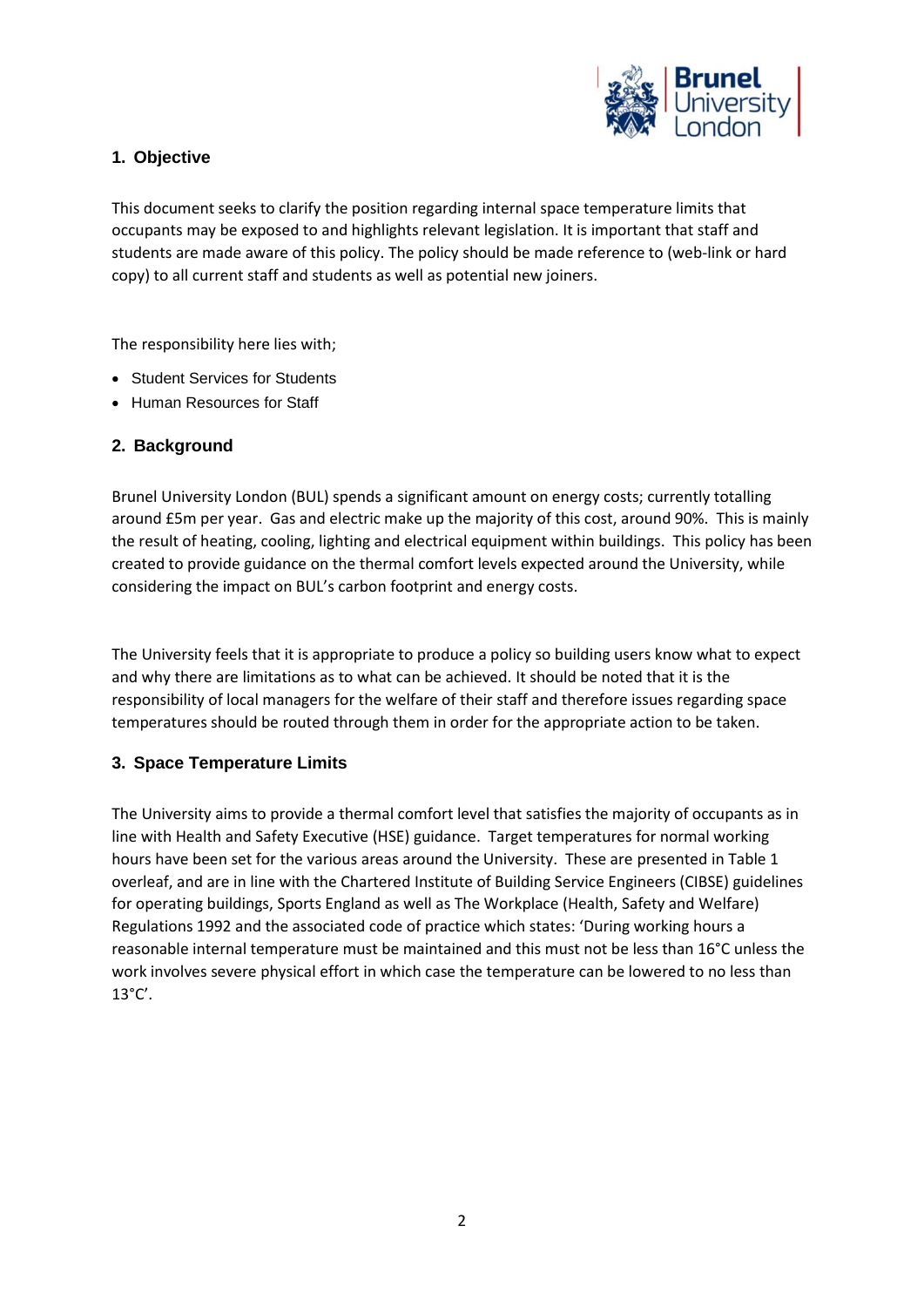

<span id="page-2-0"></span>**Table 1: Target temperatures for normal working hours.**

| <b>Area Type</b>                            | <b>Winter</b>  | <b>Summer</b>       |
|---------------------------------------------|----------------|---------------------|
| <b>TEACHING SPACES</b>                      |                |                     |
| Computer rooms/labs                         | $20^{\circ}$ C | $<$ 27°C            |
| Conference / board / meeting rooms          | 19°C           | $<$ 27°C            |
| <b>Teaching Spaces</b>                      | $20^{\circ}$ C | $<$ 27°C            |
| <b>GENERAL BUILDING AREAS</b>               |                |                     |
| Entrance hall/lobby                         | $19^{\circ}$ C | $<$ 27°C            |
| <b>Commercial Kitchens</b>                  | 18°C           | $<$ 28°C            |
| Corridors                                   | $16^{\circ}$ C | $<$ 28 $^{\circ}$ C |
| <b>Toilets</b>                              | 16°C           | $<$ 28 $^{\circ}$ C |
| Waiting areas/rooms                         | 19°C           | $<$ 27 $^{\circ}$ C |
| Store rooms                                 | 16°C           | $<$ 27°C            |
| <b>LIBRARY</b>                              | 19°C           | $<$ 27°C            |
| <b>SPORTS AREAS</b>                         |                |                     |
| Changing Rooms / clinic and treatment areas | 20°C           | $<$ 27 $^{\circ}$ C |
| Sports Hall                                 | $16^{\circ}$ C | $<$ 27°C            |
| Gym Area                                    | 16°C           | $<$ 27°C            |
| <b>OFFICES</b>                              |                |                     |
| Executive                                   | 19°C           | $<$ 27°C            |
| General                                     | 19°C           | $<$ 27 $^{\circ}$ C |
| Open Plan                                   | $19^{\circ}$ C | $<$ 27°C            |
| Meeting rooms                               | 19°C           | $<$ 27°C            |
| <b>RESIDENTIAL ACCOMODATION</b>             | 19°C           | $<$ 27°C            |

#### **4. Heating Policy**

The University heating season generally runs from 1st October to 1st May each year. The heating season may be extended if it is deemed necessary. In the weeks before and after the heating season, the forecast will be monitored closely by the Estates staff and a decision will be made to turn on the heating if it is deemed necessary. Alternatively, the heating season may be reduced if there are five or more consecutive working days where outside daytime temperature is above 20°C.

Normal heating hours are optimised to achieve the target temperature between 8.00am and 6.00pm Monday to Friday. The University will provide out of hours heating to the Library and scheduled lectures/timetabled spaces as necessary. Heating will also be provided if necessary during summer examinations.

Student halls of residence will be heated as necessary to meet the target temperature detailed in [Table 1.](#page-2-0)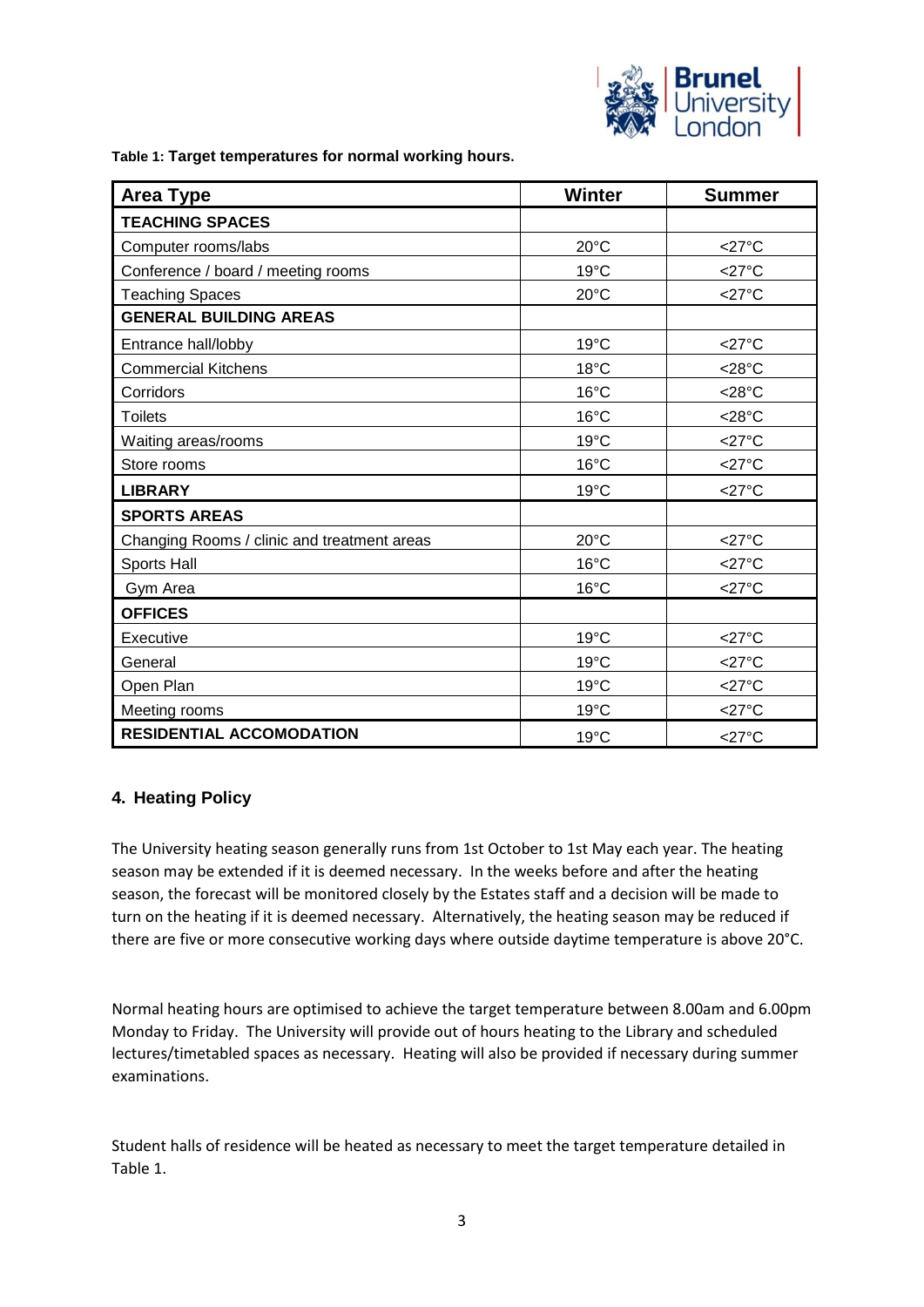

The use of portable electric heaters is strongly discouraged. To comply with health and safety and to reduce fire risk, all temporary heaters and AC units on University campuses must be PAT tested. Only approved heaters issued by the Estates and Facilities Department shall be used on our campus and must be oil filled heaters. Heaters pose a significant fire risk and any unauthorised heaters may be removed by the maintenance team. All temporary heaters and AC units must be authorised by the Senior Maintenance Manager.

If your area is consistently hot or cold, please put a request on the Estates Helpdesk. A member of Estates maintenance will take temperature readings to gain an understanding of the average temperature within the area. Then an investigation will be undertaken to understand the cause and to consider the best solution.

## **5. Cooling Policy**

The University shall provide cooling only for research purposes and for specific activities where cooling is required to maintain/control certain temperatures and humidity. The University does not provide comfort cooling. Any additional requirement for cooling must be outlined in a business case and provided to the Senior Maintenance Manager for consideration. Any decision must be authorised by the Director of Estates and Facilities, taking into account the energy cost, maintenance cost and legislative carbon reduction implications.

The target peak temperature for most University space in summer is 27°C. It is understood that some spaces may overheat, particularly in summer months. However, air conditioning will not be installed for cooling these spaces during these rare overheating events. Air conditioning uses around twice as much energy as natural ventilation. Therefore, lower energy solutions may be more appropriate than the installation of comfort cooling in many instances e.g. the use of desk fans, open windows, cool drinks, appropriate clothing etc.

The University will not fund the installation of air conditioning systems unless they are required:

- by regulation or enforceable code of practice
- by specific items of equipment such as a server room or laboratory
- because occupants and/or equipment consistently raise the ambient temperature to above 27°C

If it is deemed that cooling needs to be installed then the Estates team will need to agree on the cooling strategy before detailed design begins. All installed cooling equipment should:

- be as energy efficient as possible
- interface with the building management system
- contain refrigerant gases that comply with relevant legislation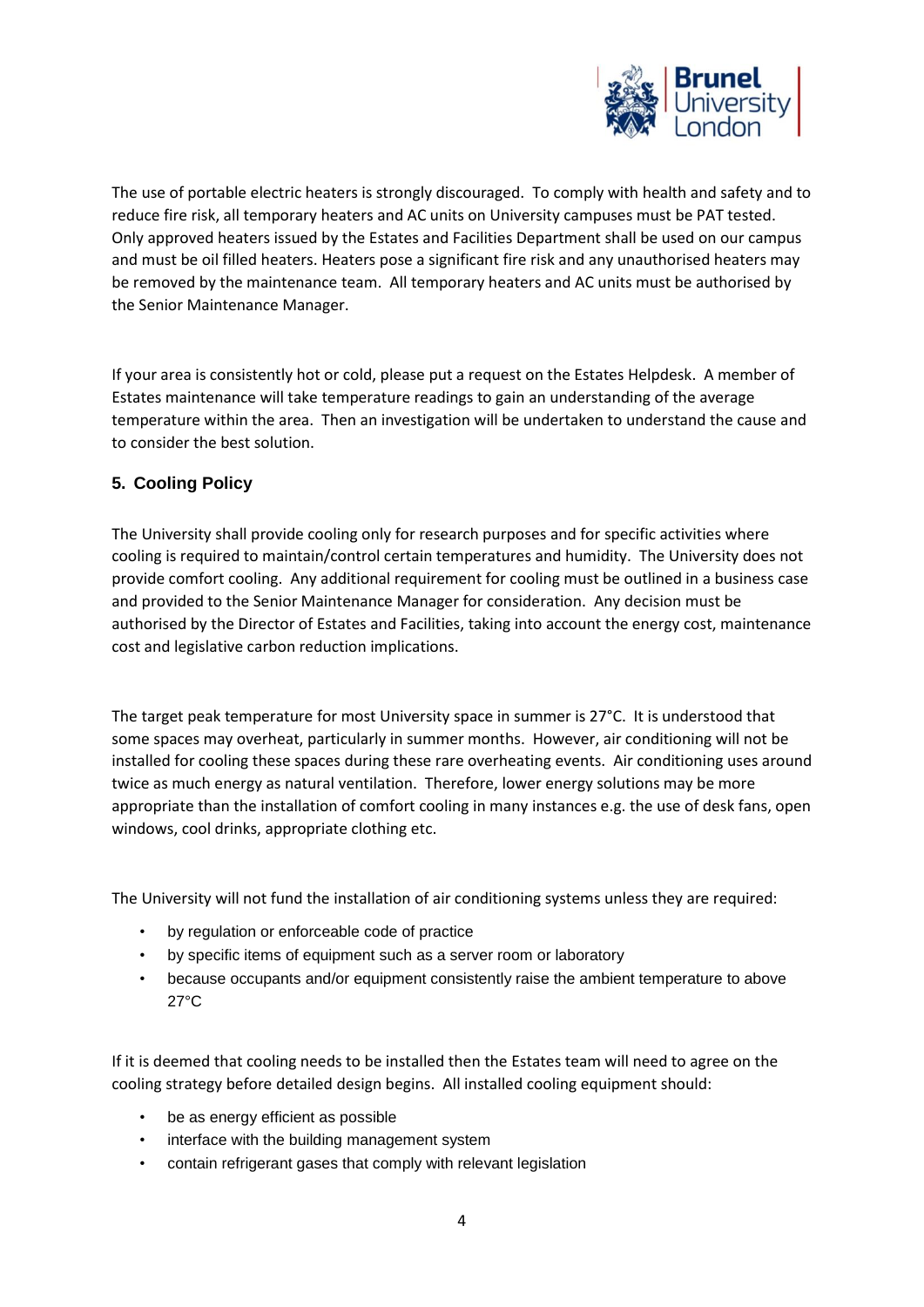

Portable air conditioning units are not permitted for use in university buildings unless they are installed with an extract duct or a facility to remove the heat absorbed away from the area to be cooled. They must be cleaned and maintained in accordance with the manufacturers recommendations by the user. Desk fans may be used if they have been PAT tested.

Where air conditioning is installed, the space temperature will be set to no lower than 27°C and the system should be set to only provide cooling when the space is occupied. All doors and windows of the conditioned space should remain closed and no personal heaters should be in operation to warm up a cooled space. The settings and timings on the AC unit will be set and managed by Estates staff only, and settings will be password protected.

## **6. How you can help to save energy**

There are several measures that staff and students can take to limit the extremes of temperature and help to save energy.

- Dress appropriately for the weather
- Drink hot or cold drinks depending on the conditions
- Use windows appropriately
- Make use of window blinds and curtains in hot weather to reduce solar gain
- Make use of flexible work times where appropriate to avoid extremes of temperature
- Look to work in areas that are already air conditioned but are not being used through hot desking if possible
- Take regular breaks
- Site workstations away from heat or cold sources
- Switch off unnecessary electrical equipment and lighting particularly in summer as these can contribute significantly to heat gains.
- Report any problems with heating or cooling to the Estates Helpdesk